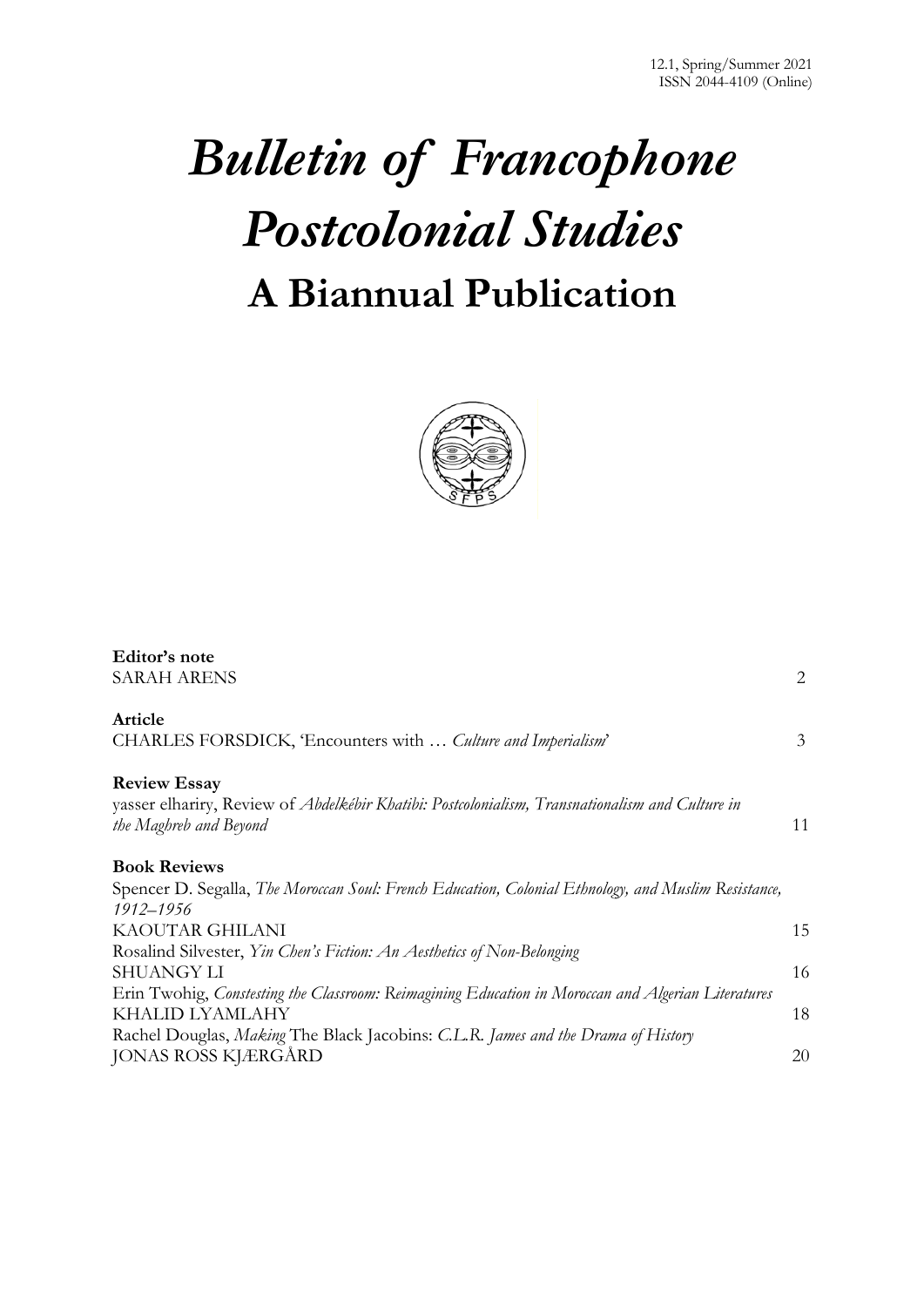# **Editor's note**

There we are, in 2021, in year two of a deadly pandemic, political upheaval and ecological disaster in many parts of the world that concern – directly or indirectly – the contributors, readers, and editors of the *Bulletin*. I would like to express my heartfelt gratitude to all of you, for all your patience, support, and loyalty, we would not be able to keep going without you. With this, slightly belated, issue we are delighted to introduce a new series called 'Encounters with …', where scholars revisit works that have had a major impact on their research. We are honoured that Professor Charles Forsdick has agreed to start off the series with a wonderfully personal and incisive essay reflecting on Edward W. Said's seminal *Culture and Imperialism*. If you are interested in contributing an article about a critic, a particular book or article that has had a lasting impact on your thinking and writing, please do not hesitate to get in touch.

Bonne lecture,

SARAH ARENS UNIVERSITY OF ST ANDREWS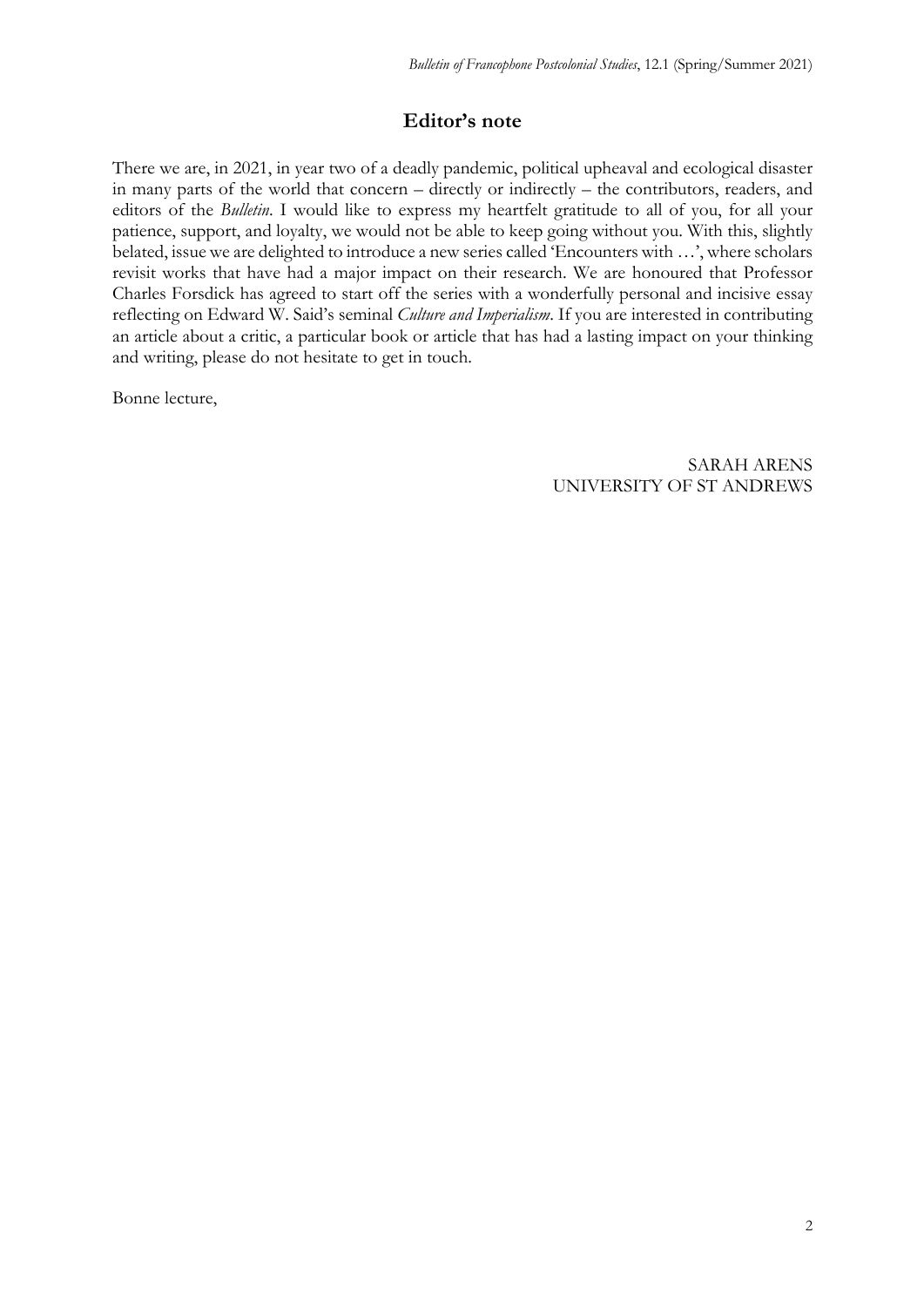# **Review of** *Abdelkébir Khatibi: Postcolonialism, Transnationalism and Culture in the Maghreb and Beyond*

Edited by JANE HIDDLESTON and KHALID LYAMLAHY. Liverpool: Liverpool University Press, 2020. 432 pp. Hb (95. ISBN: 978-1-789622-33-1.

As surprising as it sounds, Jane Hiddleston and Khalid Lyamlahy's hard-hitting collection of essays on Abdelkébir Khatibi represents the first major English-language publication devoted to the Moroccan thinker and his work. Like every time I put on a different Miles Davis record, surprise is what I feel whenever I read a page of Khatibi, or a page of criticism on Khatibi. In this sense, there can be no greater homage to, or recognition of, Khatibian destabilisation and instigation than the editors' thoughtful interfolding of elements of surprise into the collection's structure. Stabbing *sursauts* of jolt after intellectual jolt permeate the pages of the book.

A darker, different surprise lies hidden, couched deep in all of this, a kind of unkind critical *sursaut*—what Khatibi once called *cécité* in the context of french literary-critical norms with regard to postindependence Maghrebi literature. It is no small irony that the blindness and deafness that Khatibi alludes to throughout his work have haunted the legacy of his own œuvre. Though he needs no introduction in francophone postcolonial circles, one would have thought that his generic hybridity as a writer—his relentless pacifist invasions and countercolonisations of thought and language—could long ago have provided creative answers to some of the most difficult questions in literary and humanistic inquiry beyond our field.

Of course, critics like Matt Reeck and Françoise Lionnet have rebutted the longstanding dismissive smugness of intellectual attitudes toward Khatibi, and Hiddleston and Lyamlahy's collection bolsters the ongoing uphill effort that aspires toward nothing less than the total rehabilitation of Khatibi across 'Critical Thinking: From Decolonization to Transnationalism', 'Cultural and Philosophical Dialogues', and 'Æsthetics and Art in the Islamic World and Beyond'. These titles for the first three of the collection's four parts do nothing if not impress Khatibi's *obliqueness* (one of his favourite words) as a thinker. He cuts across, slashes through categories. Each of the book's parts conveys a never-ending sense of iterological<sup>16</sup> movement and fluidity between concepts. The fourth part, 'Translations', includes fresh renditions of selections from Khatibi by the first English-language translator of his poetry, Matt Reeck, as well as by Olivia C. Harrison. Here, Reeck and Harrison's hands at the translational task constitute an invaluable contribution to the emergent project of translating Khatibi into English. For translation, too, is never-ending in its engagement with the kinships of lingual flux.

Khatibi's writings are notoriously difficult if not impossible to classify, an observation that forms an arabesque or filigree running throughout the book. Thanks to this, there is naturally an enormous amount of elasticity in Hiddleston and Lyamlahy's editorial groupings. Their categorical freedoms are productive, since all of the essays, when read as an ensemble, at the same time, provide a remarkable articulation of Khatibi's thought that constantly stresses *inter-* and *trans-* as generative prefixes for the cultural, lingual, national, colonial, or semiotic. In fact, *inter-* and *trans*poke many holes in the blind eyes of the Western literary and humanistic enterprise. Like the dyes that pattern and hue the Moroccan carpets discussed in Lyamlahy's contribution to the collection, and to use the kind of sanguine imagery beloved by Khatibi, everything bleeds into everything else—words, languages, signs, objects, artefacts, texts, national borders, identities and communities, both real and imagined (but almost always imagined).

Khatibi's infinite cool, as this book shows, lies in his constant rejection of the hippest

<sup>16</sup> With his tongue in his cheek, Michel Butor writes, 'Je propose donc une nouvelle science (elles poussent comme des champignons, ces années-ci, on en récolte à l'ombre de toutes les Sorbonnes; quelques-unes parmi la moisson finiront bien par porter fruit), étroitement liée à la littérature, celle des déplacements humains, que je m'amuse à nommer itérologie' ('Le voyage et l'écriture', *Romantisme*, 4 (1972), 4–19 [7]).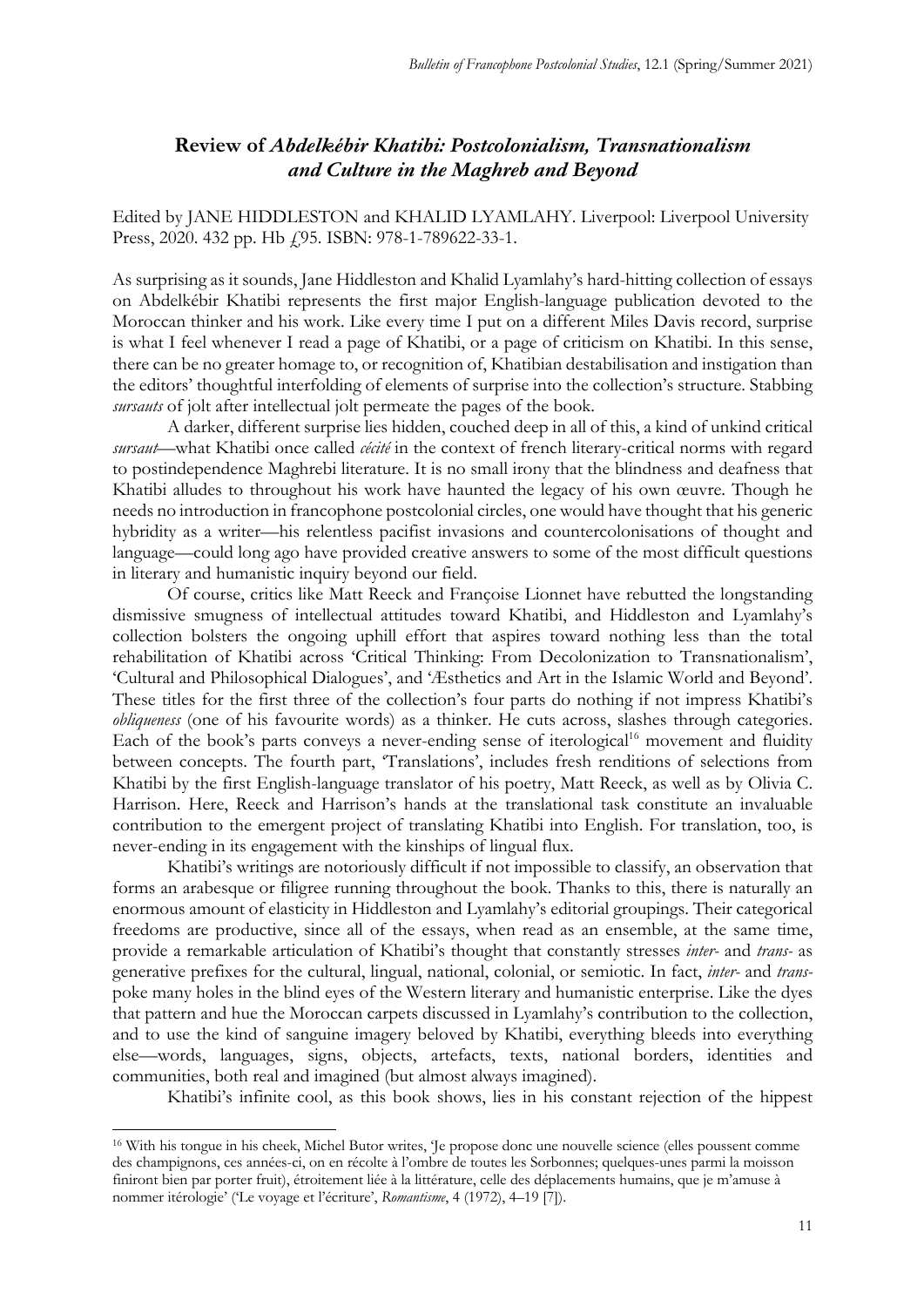paradigms, constructs, and theories of the moment—like… postcolonialism! As Hiddleston and Lyamlahy highlight in their introduction (an excellent and eminently teachable overview of Khatibi), he once 'insist[ed] that he has not read postcolonial theory and has little to say about it', a rejection that 'appears [...] to be based on the misapprehension that postcolonial thought has not properly mourned the passing period of colonial rule' (p. 31). At a time when Homi Bhabha's words echoed in the hallways of globish academe, as Alfonso de Toro's contribution displays (pp. 126–130), Khatibi's interest in unfashionable elsewheres was already taking modes of thinking associated with a field or theory or school (structuralist, poststructuralist, deconstructionist, postcolonialist) toward unexpected and exciting new places. The volume's most surprising interventions, then, nudge us away from unavoidable if seminal Khatibian notions like *bi-langue*, *pensée-autre*, *double critique*, and *étranger professionnel*, away from his dialogues with Jacques Derrida, and toward his many underexplored texts and concepts (and Hiddleston and Lyamlahy's handy bibliography of Khatibi's œuvres offers a thoughtfully organised chronological blueprint for where we may go next). Such essays dare to perform the kind of creative and speculative criticism in literary and cultural studies that must be the future of our field. They showcase a retuning of the ear, a reshaping of the tongue, and the belief that, in this case, Khatibi can guide, if not take, us there.

Some of this newly uncovered terrain actually articulates a refutation of some of postcolonialism's most hallowed figures (Jean-Paul Sartre, Albert Memmi) and concepts (nationbuilding, identity formation). For instance, in her contribution to the volume, Olivia C. Harrison dwells upon how Khatibi's 'tricontinental dimensions' lend themselves to transcolonial dynamics 'structured through horizontal forms of relationality' (p. 152) that 'look beyond France to forge transversal relations with the rest of the Third World' (p. 153). Her reading of Khatibi's anti-Zionist pamphlet *Vomito blanco* (1974), one of his most polemical and 'seldom discussed' (p. 163) texts, not only brings the Palestinian question under the purview and critical-ethical imperative of francophone postcolonial studies but shows how the text actively 'refutes Jean-Paul Sartre's "conditional Zionism" and the "impasse" of Memmi's anticolonial Zionism' (p. 158). At the same time, *Vomito blanco* offers a remarkable double critique of both Zionism and pan/Arab nationalisms (pp. 155, 159, 170).

If dropping the Maghrebi intellectual like this in the midst of one of the planet's most impassioned political debates weren't enough, Edwige Tamalet Talbayev entirely uproots Khatibi from all land-based attachments to have him bear on the millennial space of the Mediterranean Sea. In this regard, she signals a riveting departure from Khatibi's well-known dialogues with Derrida on language and franco-Maghrebi identity. While Alison Rice astutely observes that 'if language in general is a liberating space when it has been freed from belonging', and that 'Khatibi contends that the French text of his creation is a freer space to inhabit as a writer because the tongue of composition remains a second language' (p. 75); and while Dominique Combe, in his magisterial and ludic portrayal of the Khatibi-Derrida dialogues, suggests that 'Derrida and Khatibi's relationship is one of both imitation and rivalry, not to say jealousy (a word often used about language itself), against the background of a friendly complicity' (p. 210); Talbayev counters that 'Khatibi ascribes the origin of his bi-directional reading' of the Maghreb's 'intrinsic plurality [...] to a trans-Mediterranean lineage running from the Syriac and the Greek in ancient times to Arabic and Islamic thought' (pp. 90–91). Khatibi's 'unpredictable swerve' (p. 92) thus 'draw[s] from the fluctuation of the Mediterranean as a critical method', which effectively moves us past all manner of *bi-langue*, or patterns of North African de/colonial de/territorialisations, and closer to a more mindful 'prob[ing of] the form' of 'memorial idiom […] beyond the comfort of Manichean visions of belonging and being' (pp. 95–96). Khatibi's 'triangulation of desire unit[es] Morocco, France and Spain in a cross-Mediterranean "*chaînon indestructible de filiation symbolique*" ["*indestructible chain of symbolic filiation*"]' (pp. 105–106). In a final twist, this vision for a new Mediterranean (p. 108) becomes, in a double chiasmatic return (p. 107), intercontinental and interscriptural (p. 106), leaving *bi-langue* and *Amour bilingue* (1983) far, far behind.

Other contributors to the book abandon Mediterranean littorals altogether. Nao Sawada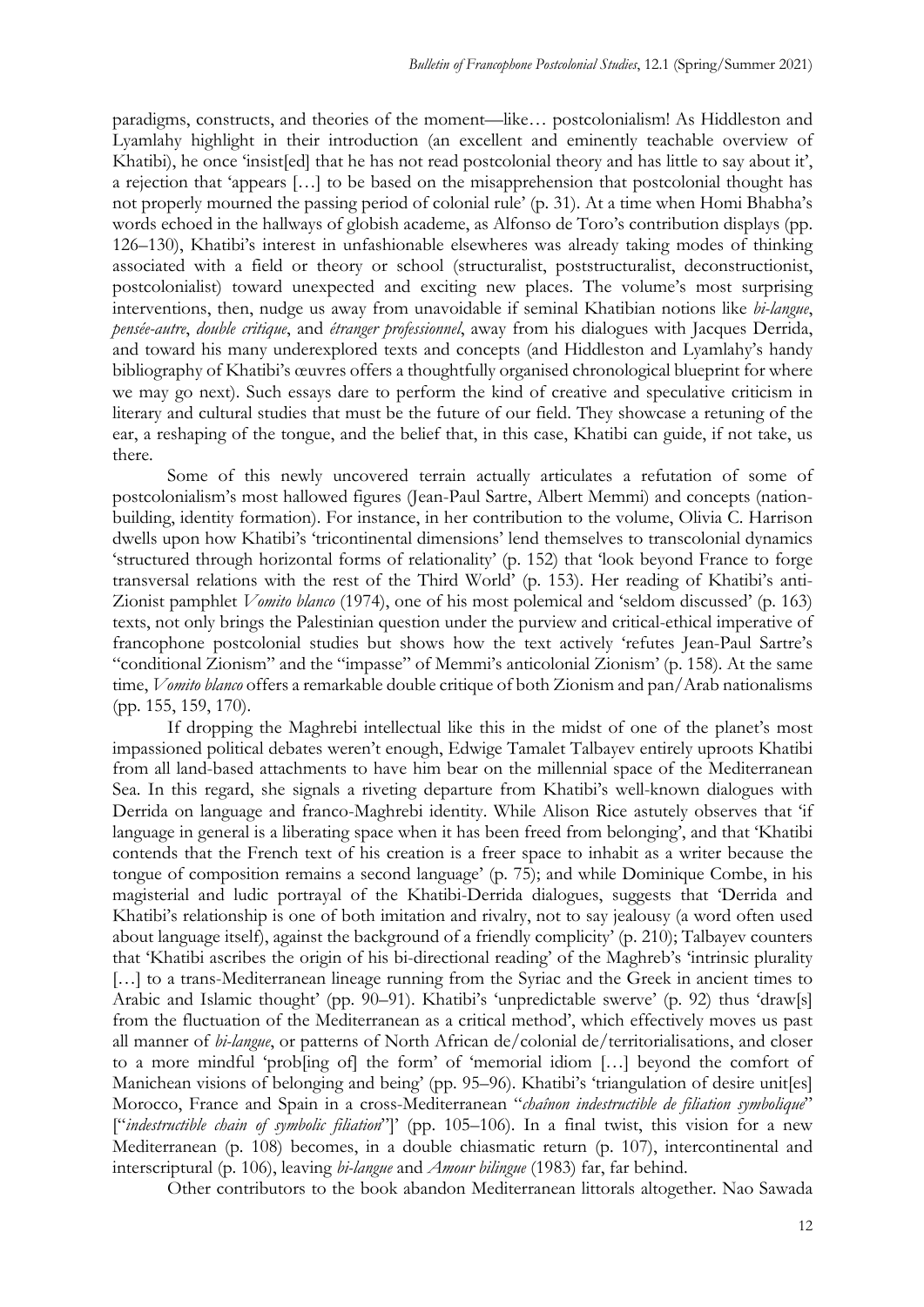and Charles Forsdick's essays jump ship; they all but strip Khatibi of the Maghreb and the Mediterranean space. They plunge him headfirst into the unknown, placing him in dialogue with Japanese literature and sinology respectively. Sawada shrewdly delineates three problematics in Khatibi's *Ombres japonaises* (1988)—'exoticism', 'the body and language', and 'Eros and Thanatos' (p. 221)—that isolate his encounter with 'the imaginary of the other whose thought is ideographic' (p. 226). Invoking Victor Segalen's influential notion of the *exote*, Sawada insists that 'Khatibi's exploration of [Junichirô] Tanizaki is not the result of a naïve trip made from an Orientalist standpoint, but an encounter with an *Other*, an Other that is absolutely different, an absolute Other' (pp. 221–222). Forsdick also pursues this line of thinking, specifically how Segalen inducts Khatibi into the surprising ways 'in which French is shaped lexically and syntactically by the presence of Tahitian' (p. 184)—or even Maori. Segalen aims to discern traces left by colonisation and destruction, 'an objective manifested not least in the very language of [his] text, "cette accumulation lancinante du lexique maori" ["this haunting accumulation of Maori words"]' (p. 185). Khatibi's unsettling brushes with Japanese, Tahitian, and Maori reveal 'the particular richness—both conceptual and creative—of their achronological encounter' (p. 190) in his imaginary. His 'achronological dialogue' (p. 195) with world languages followed no preprogrammed training and were quite frequently long-gestating—then sudden, unanticipated discoveries along already unpredictable intellectual swerves.

Khatibi's interest in the far-flung and far-afield stems from one of the most understudied aspects of his persona and intellectual trajectory. Andrew Stafford's deeply researched articulation of Khatibi's sociological writings early in his career—a role frequently given no more than lipservice in most discussions of Khatibi—demonstrates to what extent he was 'a pioneering sociologist and essayist' (p. 43). Stafford depicts a striking portrait of Khatibi as a 'Marxian sociologist, trained in Paris, decolonizing Moroccan sociology and aware of the interventionist, albeit "indirect", responsibility of sociology' (p. 48). Delving deep into Khatibi's role at the helm of Moroccan sociological publications in the 1960s and 1970s, and his relentless engagements toward a praxis of decolonising European sociological archives, ideologies, and methodologies, Stafford showcases how figures as eclectic and varied as Ibn Khaldūn, Karl Marx, and Émile Durkheim 'are all combined—or left floating—in Khatibi's thought' (p. 63).

The floating indeterminacy of the essay, as one of Khatibi's privileged modes of writing, and which Stafford characterises as 'a writing of prose that could easily be poetry' (p. 52), lends itself to dreamier contributions by Assia Belhabib, Alfonso de Toro, and Lucy Stone McNeece. Out of a global backdrop of cultural commodification and mercantilisation, Belhabib extracts an 'added æsthetic value of the sign' (p. 113), a kind of 'galloping technology' (p. 114) and 'frenzy of communication' (p. 115) that amount to 'an æsthetics of transparency' simply shunned by Khatibi's novels (p. 116). In an extension of the Khatibian resistance to the global hegemony of æsthetic transparency, de Toro lauds what he dubs Khatibi's 'epistemological accent', or 'living, thinking and writing at the intersection or interface of systems […] to belong to two or more cultures and to live with several identities' (p. 126). This revolves around an expansive series of conceptual idioms coined by de Toro himself, namely 'performative pluri-language' (p. 129), 'cosmohumanism' (pp. 131–132), and 'multi-polyphonic [...] plural universality' (p. 134). McNeece furthers Khatibi's intellectual affinities along the expansive historical continuum of global mythology, educing in the process his attachment to 'esoteric or hermetic traditions' (p. 264), such that he succeeds at 'reinstating some of their ancient functions' (p. 264) and 'incantatory force' (p. 263). The writer becomes '"subject to" to the process of writing for which he often seems to be a *medium*' (p. 264)—a 'scribe' (p. 265), in the magical sense of the term.

Rounding out the collection are Khalid Lyamlahy and Jane Hiddleston's own essays. In a remarkable reading of the Moroccan carpet as 'an intricate web of representations, images and meaning' (p. 279) that 'allows for a circulation of signs' (p. 280)—in other words, an 'intersemiotic surface' (p. 283)—Lyamlahy convincingly shows how Khatibi uses the carpet as an artefact that rehabilitates 'religious practice, feminine agency and narrative techniques' (p. 280), as a figure for his own writerly processes, and as a continuation of 'his broader project of decolonizing Moroccan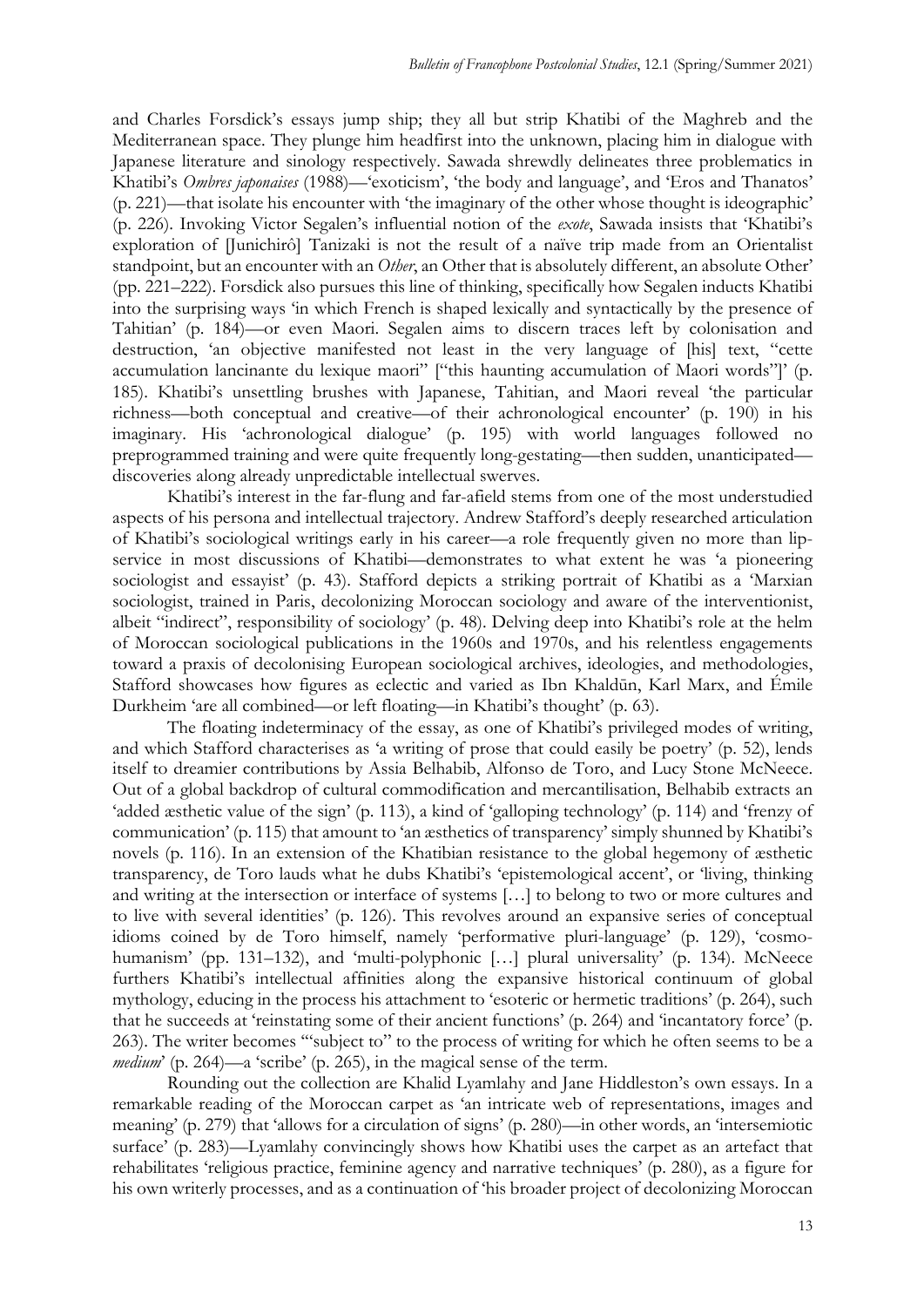culture and promoting its popular forms' (p. 281). One of the most fecund concepts mobilised by Lyamlahy in this essay is the alingual (p. 285) as a trigger for a wide range of nonverbal 'sensorial experiences' wherein 'the intersemiotic gives way to synesthesia' (p. 286). The pursuit of sensorial or sensical loss or disequilibrium in Khatibi is given fantastic panache in Hiddleston's closing essay, in which she argues for 'the open-ended and allusive effects of the interaction between different kinds of signs' (p. 307), and 'art as a play on forms transforming themselves and reflecting back on themselves' (p. 308). She engages a rich corpus of material that goes from the Seven Sleepers of Ephesus (pp. 309–310) to 'non-iconic forms of representation' (p. 315), which amounts to 'not so much a strategy for practical decolonization as a world view of a completely different order' (p. 320), and a 'deconstructive view of æsthetic creation' that is intimately 'associated with a form of Islamic thought' (p. 322).

But all ain't hunky-dory in KhatibiLand. Sawada concludes his essay by lamenting that 'Khatibi's vision of the world remains very close to that of the West', such that 'the Maghreb this other West—meets Japan—this other East, the Far East' (p. 231) in what, to me, amounts to a missed connection on the New York subway craigslist. And missed connections there are aplenty in Khatibi. For a critic so thoroughly obsessed with *inter-* and *trans-*, his notion of *aimance*, for instance, maintains an unflinching gender binary that is reflected even at the level of systematic structural partitions and sequestrations between *hommes* and *femmes* in his *aimance* sequences. There is plenty to be thought and unthought here, and while Hiddleston points to the term's usage in Derrida (p. 312), it remains to be seen whether *aimance* as a transhistorical, intertextual, psychological, and philosophical concept can be usefully discussed in the context of queer theory. But Khatibi, I, hopeless, fear, is irremediably straight.

One dimension to Khatibi, on the other hand, that this volume finally brings to light is his oblique attachment to Sufism. Rice (p. 72), Combe (p. 215), Sawada (pp. 227, 229), McNeece (pp. 273–276), and Hiddleston (p. 310) all evoke mysticism's many allures for Khatibi, but it is Rim Feriani, Jasmina Bolfek-Radovani, and Debra Kelly's essay that—beyond Khatibi's overarching and unrelenting attachment to Islamic art in all its manifestations—most fully unearths the role of mystical traditions in his literary production. The authors artfully abstract a certain pointillist æsthetic in Khatibi, a kind of 'writing in points' (p. 243) that places him within a strong Sufi tradition (p. 246), largely indebted to Ibn ʿArabī and the concept of the mystical vision. They focus on *La Mémoire tatouée* (1971) and 'Khatibi's own practice of deciphering signs' to draw out the particular 'ways in which the meaning of visions "migrates" from the Sufi Islamic heritage' (p. 248), and how they 'repose on an intersection between rationalist and Sufi mystical discourses' (p. 260).

Hiddleston and Lyamlahy's book is positioned to be of immense interest to students and scholars of postcolonialism who are invested in the complex intersections of politics, literature, language, and identity, both within and beyond the francosphere. One of the book's most precious contributions to (francophone) postcolonialism is how it points to fecund crossovers with adjacent fields of scholarship, and gestures toward potentially trailblazing interventions. And so I close with these comments on gender, sexuality, theology, and mysticism because they represent a vast, underexplored nexus of inquiry in Khatibi criticism. As Hiddleston and Lyamlahy insist in their introduction, Khatibi has always sought the theoretical dignity of popular expressions of culture (p. 7), and, as I said above, creative and speculative criticism in literary and cultural studies must be the future of our field. The next chapter in Maghreb studies may very well just be engrained in the instigative 'disciplinary eclecticism' (p. 26), 'disregard for cultural frontiers' (p. 27), 'unearth[ing of] local forms of eclecticism' (Talbayev, p. 90), 'culture of eclectic pleasures' (Belhabib, p. 114), and 'eclectic reading practices that underpin the progressive *bricolage*' (Forsdick, p. 182) of *Khatibi-Pop!*

> yasser elhariry DARTMOUTH COLLEGE